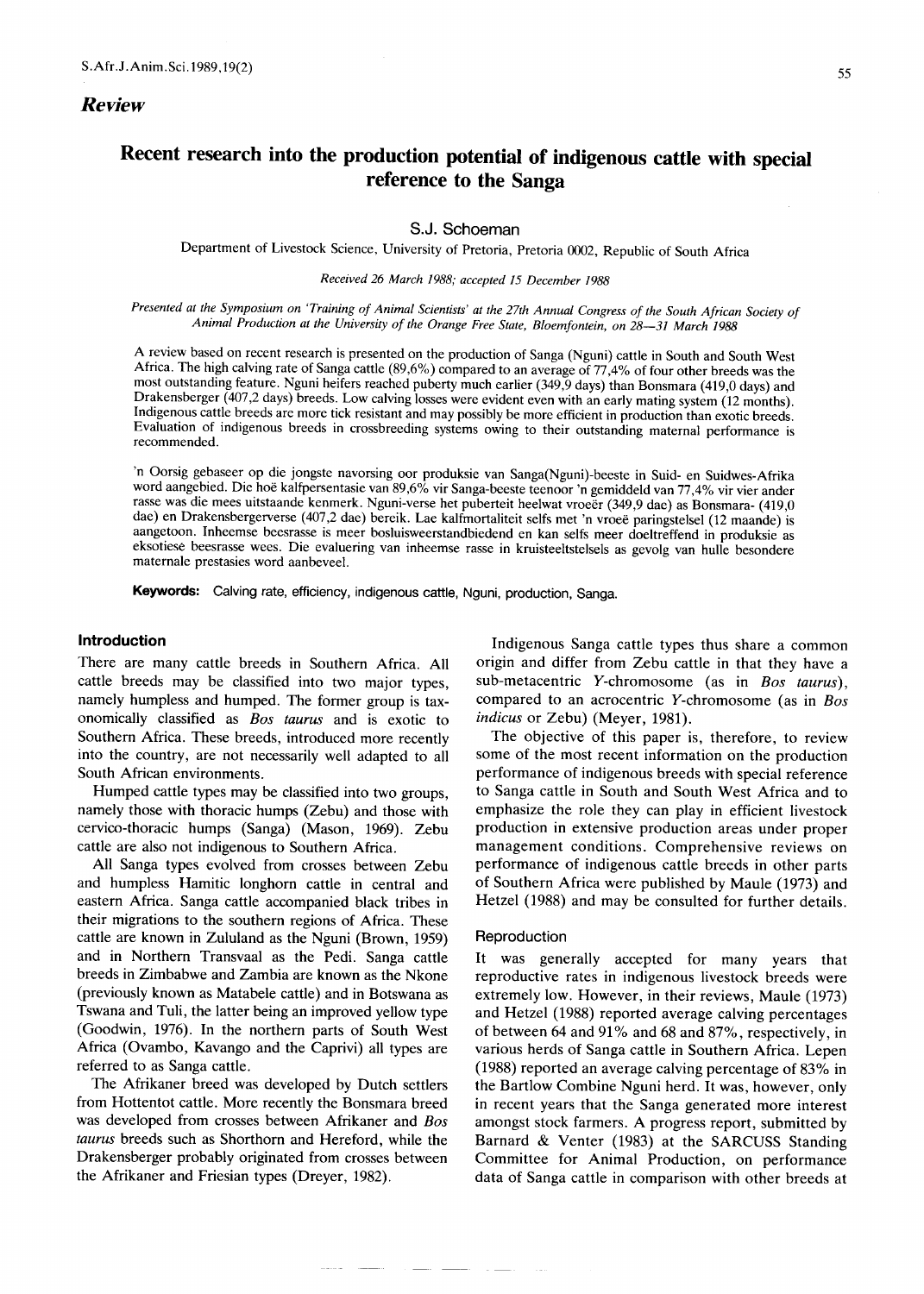|                 |      |      |      |      | Year   |      |        |      |      |      |                    |
|-----------------|------|------|------|------|--------|------|--------|------|------|------|--------------------|
| Breed           | 1977 | 1978 | 1979 | 1980 | 1981   | 1982 | 1983   | 1984 | 1985 | 1986 | Unweighted<br>mean |
| Afrikaner       | 70.0 | 66,7 | 79.3 | 81,3 | 65,6   | 80.0 | 87,5   | 63.3 | 64,5 | 87,5 | $74,6^{\rm b}$     |
| Hereford        | 79.3 | 66,7 | 80,0 | 73,3 | $\ast$ | 89.7 | 65.6   | 78.1 | 75,0 | 93,8 | $77,9^{\rm b}$     |
| Sanga           | 83,3 | 96,7 | 97,5 | 95,1 | 88,4   | 89.8 | 88.9   | 81,6 | 87.5 | 87,5 | $89,6^{\rm a}$     |
| Santa Gertrudis | 86,7 | 73,3 | 86.7 | 56,7 | 71.9   | 83.5 | 93,8   | 82,8 | 82,1 | 78,6 | $79,6^{\rm b}$     |
| Simmentaler     | 87,9 | 65.5 | 71,0 | 77,4 | 73,3   | 90,3 | $\ast$ | *    | 70,0 | 85,2 | $77,6^{\rm b}$     |
| Unweighted mean | 81,4 | 73,8 | 82.9 | 76,8 | 74,8   | 88.7 | 83.9   | 76,5 | 75,8 | 86.5 | 80,1               |

Table 1 Calving percentages of five cattle breeds (1977 - 1986), Annual Progress Reports, Omatjenne Research Station

 $^{a,b}$  P < 0.01.

\* Excluded due to subfertile sire,

the Omatjenne Research Station (Otjiwarongo, South West Africa) was one of the most important reasons for this renewed interest.

The Sanga herd at Omatjenne originated from animals that were culled in Kavango. Since 1977, the herd has consisted of about 30 females and their performances were compared to those of equal numbers of Afrikaner, Hereford, Santa Gertrudis and Simmentaler females under comparable management. Since 1981, however, the number of Sanga females has gradually increased. As a result, comparisons since 1984 have been based on approximately 17 kg cow biomass / ha / year. Calving rates from 1977 to 1986 are presented in Table 1. Calving rates and reconception rates of heifers are presented in Table 2. Table 3 presents a comparison of the calving rates of the Sanga cattle at Omatjenne with those of the Nguni at Bartlow Combine in Kwa Zulu and with the calving rates of Nguni cattle according to Phase A of the National Beef Cattle Performance and Progeny Testing Scheme. It is clear from Tables 1 to 3 that the fertility of the Sanga and Nguni breeds is exceptionally high, The difference in intercalving period between Nguni at Bartlow Combine and the Sanga at Omatjenne (Table 3) may possibly be due to sweeter veld at Omatjenne.

Calving rates of the Afrikaner are lower than in the other indigenous breeds as well as in exotic breeds (Tables 1 & 3). These differences are in agreement with results of several other studies in Africa as reviewed by Hetzel (1988),

**Table 2** Calving percentages of first calf heifers and calving percentages of heifers (Barnard & Venter, 1983; Annual Progress Reports, Omatjenne Research Station)

| <b>Breed</b>    | Calving percentages<br>first calf heifers<br>$(1978 - 1986)$ | Recalving percentages<br>of heifers<br>$(1977 - 1982)$ |
|-----------------|--------------------------------------------------------------|--------------------------------------------------------|
| Afrikaner       | 87,1                                                         | 78,0                                                   |
| Hereford        | 82.1                                                         | 70.4                                                   |
| Sanga           | 91,4                                                         | 92,9                                                   |
| Santa Gertrudis | 83,1                                                         | 76,7                                                   |
| Simmentaler     | 76,9                                                         | 76,6                                                   |
| Unweighted mean | 84.1                                                         | 78.9                                                   |

|        | Table 3 Intercalving periods (days) of beef cattle |  |  |  |
|--------|----------------------------------------------------|--|--|--|
| breeds |                                                    |  |  |  |

|                    | Source                                        |                                                |                                       |  |  |  |
|--------------------|-----------------------------------------------|------------------------------------------------|---------------------------------------|--|--|--|
| Breed              | Barnard & Venter<br>(1983)<br>$(1977 - 1982)$ | Scholtz (1988) <sup>a</sup><br>$(1979 - 1985)$ | Lepen $(1988)^{b}$<br>$(1972 - 1986)$ |  |  |  |
| Afrikaner          | 460                                           | 469                                            |                                       |  |  |  |
| Hereford           | 462                                           | 423                                            |                                       |  |  |  |
| Sanga              | 372                                           |                                                |                                       |  |  |  |
| Nguni              |                                               | 412                                            | 419                                   |  |  |  |
| Bonsmara           |                                               | 434                                            |                                       |  |  |  |
| Santa<br>Gertrudis | 420                                           | 458                                            |                                       |  |  |  |
| Simmentaler        | 416                                           | 449                                            |                                       |  |  |  |

<sup>a</sup> Results from Phase A, National Beef Cattle Performance and Progeny Testing Scheme,

**b** Results from Bartlow Combine Nguni herd.

# **Puberty**

Age and mass at the onset of puberty differ according to breed (Coetzer & Van Marle, 1972). Maule (1973) stated that in many *Bas indicus* breeds, puberty occurs much later than in European breeds and that heifers are often not mated until three, sometimes four, years of age. This was confirmed by Coetzer & Van Marle (1972) in Afrikaner cattle.

Lepen (1988) compared Drakensberger, Nguni, and Bonsmara heifers of approximately the same age (8 months) on aspects of puberty at the Bartlow Combine Breeding Station. Values for age and mass at puberty, ADG, total feed intake and FCR of Drakensberger, Bonsmara, and Nguni heifers in feedlot together with the age, mass and ADG of Nguni heifers on natural grazing are presented in Table 4. First observed oestrus was taken as age of puberty. The Nguni heifers reached puberty at a significantly  $(P<0.01)$  younger age and lower mass and also consumed less than half the feed compared to the Bonsmara and Drakensberger heifers. Although Bonsmaras and Drakensbergers had a better growth rate, the differences in feed conversion ratios were non-significant  $(P>0,05)$  between the feedlot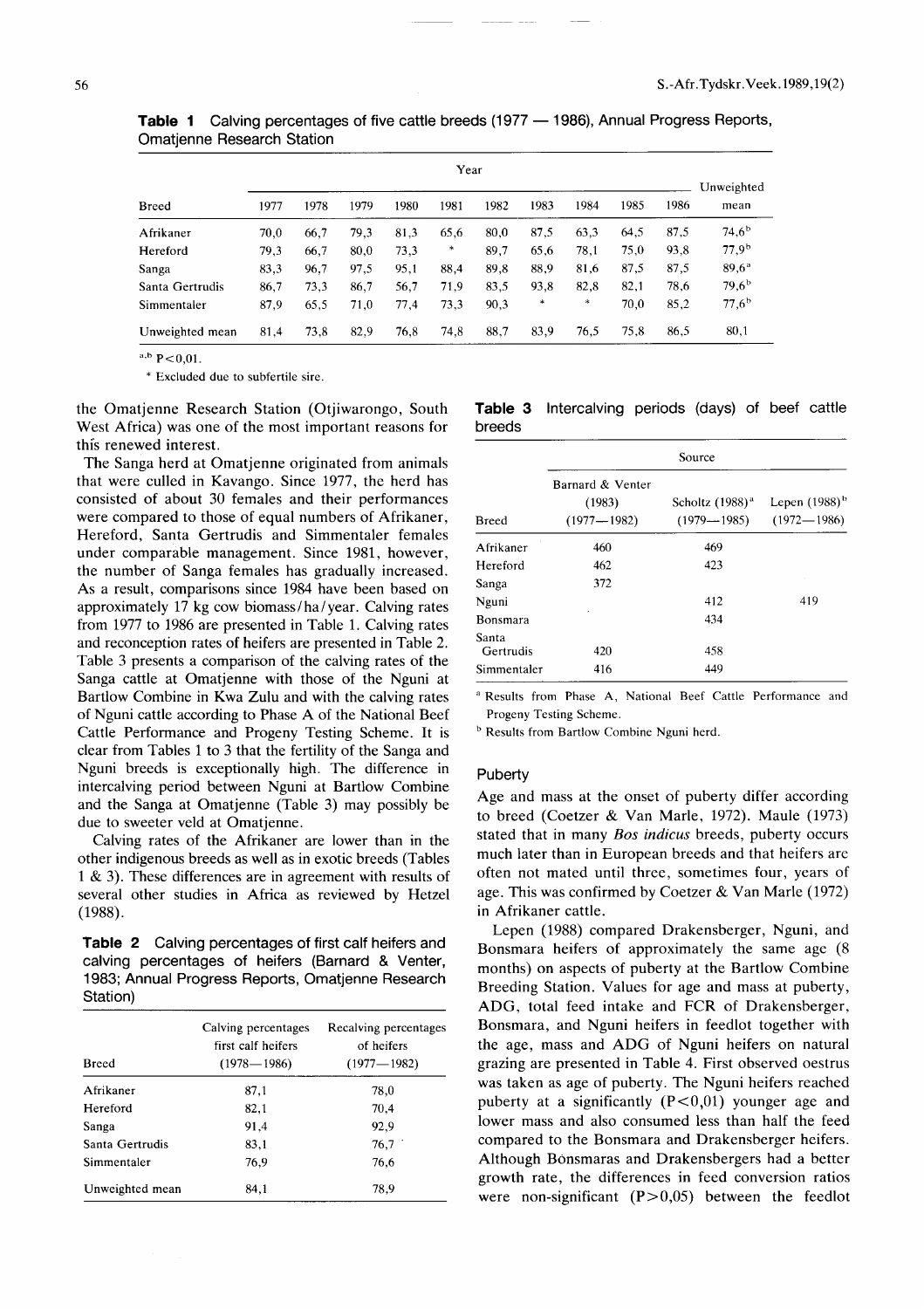**Table 4** Least mean squares (± SE) for age, mass, ADG, feed intake and feed conversion ratio (FCR) of Nguni (feedlot and extensive), Bonsmara and Drakensberger heifers at puberty (Lepen, 1988; Bartlow Combine Breeding Station)

|                        | <b>Bonsmara</b>                        | Drakensberger                 |                              | Nguni (Feedlot) Nguni (Extensive) |
|------------------------|----------------------------------------|-------------------------------|------------------------------|-----------------------------------|
| Age (days) at puberty  | 419,0 $\pm$ 11,7 $\textsuperscript{a}$ | $407.2 \pm 7.4$ <sup>a</sup>  | $349.9 \pm 7.1$ <sup>b</sup> | 399,9 $\pm$ 6,0 $^{\circ}$        |
| Mass (kg) at puberty   | $341.4 \pm 13.3$ <sup>a</sup>          | $298.7 \pm 8.4$ <sup>a</sup>  | $238.2 \pm 8.1$ <sup>b</sup> | $234.9 \pm 3.8^{\circ}$           |
| $ADG$ (kg/day)         | $1,08 \pm 0,07$ b.d                    | $0.87 \pm 0.05$ b             | $0.76 \pm 0.04$ b.c          | $0.38 \pm 0^{-a}$                 |
| Total feed intake (kg) |                                        |                               |                              |                                   |
| per heifer in feedlot  | $1151,3 \pm 102,9$ <sup>a</sup>        | $708.3 \pm 65.3$ <sup>a</sup> | $326.8 \pm 62.5^{\circ}$     |                                   |
| FCR (kg/kg)            | $7,46 \pm 0,04$                        | $7,03 \pm 0,25$               | $6,87 \pm 0,24$              |                                   |

 $a,b$  P < 0,01.

 $c,d$  P < 0,05.

groups, The difference in age at the onset of puberty (50 days) between the feedlot and veld group of Nguni heifers was highly significant  $(P<0.01)$ . The difference in mass between these two groups was, however, nonsignificant  $(P>0,05)$ .

# Early calving

Under extensive conditions the majority of beef heifers are mated so as to calve at three years of age. However, with good management, heifers may successfully be bred at a much earlier age. Lepen (1988) compared a feedlot group and a veld group of Nguni heifers by mating them at the approximate age of 13 and 16 months, respective-Iy. The feedlot groups were, after reaching puberty, also put on the veld for the mating season. Results obtained in this study are presented in Table 5. Changes in mean cow mass of these groups are presented in Figure 1. From these results, it is apparent that Sanga cattle, mated at an early age (approx. 13 months), were by no means worse off than those mated at a later stage, provided that a proper management level was maintained.

At the Loskop Experimental Station, Scholtz (1985) also studied the effect of early mating (15 months) on reproductive performance of Nguni cattle. The average pregnancy rate was only 37%, but in the case of heifers with an adjusted yearling mass of more than 195 kg it was 73%, which corresponds favourably with the 79% for heifers mated at 27 months.

**Table 5** Mass and reproductive performance of two groups of Nguni heifers (Lepen, 1988)

|                             | Feedlot group              | Veld group                   |
|-----------------------------|----------------------------|------------------------------|
| Number of heifers per group | 15                         | 19                           |
| Mean age at calving (days)  | $668.6 \pm 4.3$ $^{\circ}$ | $752.7 \pm 3.0^{\circ}$      |
| Mass at beginning of mating |                            |                              |
| season (kg)                 | $263.7 \pm 4.4$            | $250,8 \pm 3,0$              |
| Mass after calving (kg)     | $286.3 \pm 5.0^{\circ}$    | $315,9 \pm 3,5$ <sup>b</sup> |
| Per cent heifers conceived  | 80,0                       | 79,3                         |
| Calving percentage          | 73,3                       | 75.9                         |
| Per cent reconceived        | 90,9                       | 90,0                         |

 $a,b$  P < 0,01.



Figure 1 Changes in body mass of feedlot and veldgroup heifers (Lepen, 1988).  $1 -$  mass at first breeding season;  $2 -$  mass after calving;  $3 -$  mass at second breeding season;  $4 -$  mass at end of breeding season;  $5 -$  mass at weaning.

# Calf losses

Perinatal and pre-weaning mortality losses reflect on herd fertility and adaptability and it is apparent from Table 6 that indigenous cattle types compare favourably with exotic breeds. In this Table, neonatal and preweaning calf losses together with incidence of dystocia in Sanga cattle and several exotic breeds at Omatjenne are presented. Foetal mass in the Sanga cattle averages 7,2% of maternal mass at birth as against 6,8% in exotic breeds, which clearly indicates the relative ease with which Sanga females give birth to calves. This is further

**Table 6** Mortality rates (%) and incidence of dystocia for cattle breeds (Omatjenne Research Station)

|                 | Neo-natal calf<br>losses $(\% )$<br>$(1978 - 1986)$ | Mortality birth<br>to weaning $(\%)$<br>$(1978 - 1986)$ | Per cent<br>dystocia<br>$(1980 - 1986)$ |
|-----------------|-----------------------------------------------------|---------------------------------------------------------|-----------------------------------------|
| Afrikaner       | 1.87                                                | 6,28                                                    | 0,65                                    |
| Hereford        | 5,56                                                | 9,43                                                    | 4,79                                    |
| Sanga           | 1,74                                                | 3,61                                                    | 0                                       |
| Santa Gertrudis | 1,33                                                | 4,52                                                    | 0                                       |
| Simmentaler     | 7.24                                                | 6,17                                                    | 4.96                                    |
| Mean            | 3,55                                                | 6,00                                                    | 2,08                                    |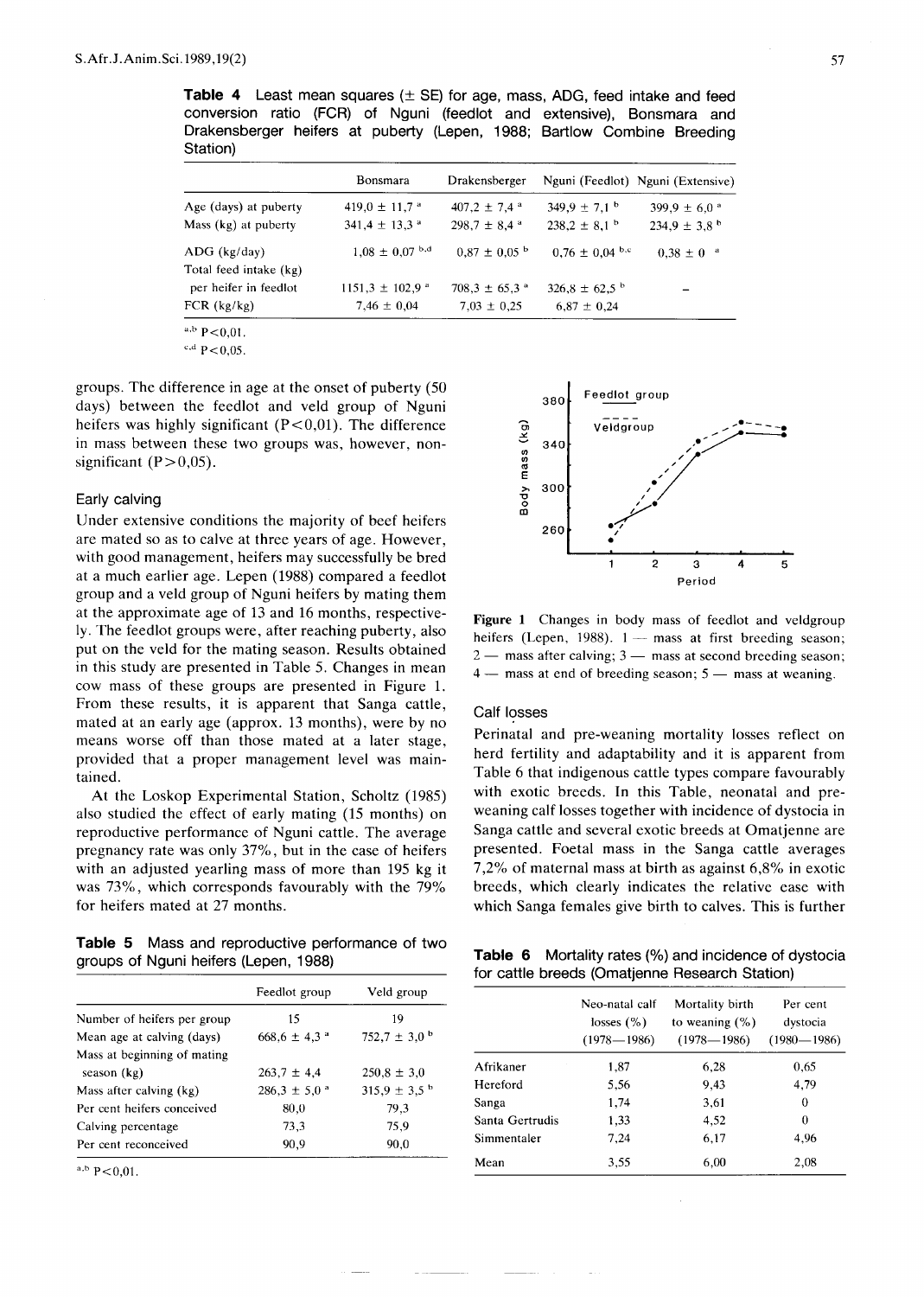supported by the zero incidence of dystocia in the Sanga herd. Lepen (1988) also reported a complete absence of dystocia in early-mated Nguni cattle as against a dystocia incidence of 30,5% and 6,2% in Simmentaler heifers at Neudam mated at 14 and 26 months, respectively, as reported by Van der Merwe (personal communication). Highly significant differences in calf mortality rates  $(P<0,01)$  were recorded in these two groups with an incidence of 16,1% in heifers mated at 14 months as against 3,3% in heifers mated at 26 months.

Results of Cundiff, Gregory & Koch (1974), Koch, Gregory & Cundiff (1974), and Muggli & Hohenboken (1983) indicated that lines selected for growth rate showed a higher incidence of dystocia and calf mortality rate than unselected control lines. Barlow (1978) also reported a positive relationship between growth rate and the incidence of dystocia. Roux & Scholtz (1984) attributed such a relationship to long-term selection and an over-emphasis on growth rate.

Low mortality rates in indigenous cattle breeds therefore emphasize the reproductive efficiency of these breeds in extensive production systems.

# Growth rate and body size

Growth rate in beef cattle strongly influences profit margin. It is generally assumed that growth rate at any phase of growth is positively correlated to growth rate at any other phase throughout the lifetime of the animal and is also positively correlated to adult size (Preston & Willis, 1974). Scholtz & Roux (1981) suggested, however, that the different growth phases are relatively independent of each other, whereas Riska, Atchley & Ruthledge (1984) obtained negative genetic correlations between early and later growth rates in mice. This was confirmed by Thiessen & Taylor (1986) in a betweenbreed comparison on early and late production efficiency in cattle.

Indigenous cattle breeds were historically regarded as genetically incapable of high -growth rates and thus inferior to the other breeds (Trail & Gregory, 1986). Lubout, Lepen & Venter (1986) showed, however, that growth performance levels of these cattle may vary from low rates of growth to high levels that compare favourably with high performing synthetic breeds.

Birth, pre- and post-weaning and adult cow masses for the five breeds in the Omatjenne trial are presented in Table 7, indicating relatively low values for Sanga cattle. Mass by age differences for various Sanga type breeds are summarized in Table 8, and show substantial differences between herds. Scholtz (1988) also compared performances of males of various breeds in Phase C of the National Beef Cattle Performance and Progeny Testing Scheme and found lower growth rates for Nguni cattle than for *Bos taurus* breeds. The Nguni, however, compared favourably with the Brahman (Table 9). Final body mass of Nguni males was only 79,4% of that of the Bonsmara and 66.1% of that of the Charolais.

Although pre-weaning average daily gain of Sanga cattle was inferior to those of other breeds, their postweaning gain, expressed as a percentage of weaning mass (relative growth rate), was, in most cases, higher than those of other breeds (Table 7).

# Feed conversion ratio

Efficiency of feed conversion is one of the most important traits in beef production. The feed conversion ratio of the Nguni exceeded that of most other breeds and compared favourably to that of other high performing breeds (Table 10) (Scholtz, 1988). Hirzel (1973) expressed the possibility that feed conversion rates for indigenous cattle may prove to be superior to those of exotic breeds under extensive conditions. Scholtz & Lombard (1984) attributed this superiority to natural selection.

**Table 7** Birth, pre- and post-weaning and adult cow masses for five cattle breeds (Omatjenne Research Station)

| <b>Breed</b>    | Birth mass<br>$(1978 - 86)$<br>kg | Weaning mass<br>$(205 \text{ days } \text{adj.})$<br>$(1978 - 86)$ kg | Pre-weaning<br>ADG<br>kg/day               | 12 Months<br>body mass<br>$(1978 - 82)$ kg | % Increase<br>weaning to<br>12 months | 18 Months<br>body mass<br>$(1978 - 82)$ kg |
|-----------------|-----------------------------------|-----------------------------------------------------------------------|--------------------------------------------|--------------------------------------------|---------------------------------------|--------------------------------------------|
| Afrikaner       | 33,5                              | 197                                                                   | 0,799                                      | 229                                        | 16,24                                 | 319                                        |
| Hereford        | 29,7                              | 202                                                                   | 0,842                                      | 226                                        | 11,88                                 | 330                                        |
| Sanga           | 29,1                              | 180                                                                   | 0,734                                      | 211                                        | 17,22                                 | 297                                        |
| Santa Gertrudis | 34,3                              | 234                                                                   | 0,975                                      | 259                                        | 10,68                                 | 345                                        |
| Simmentaler     | 40,3                              | 250                                                                   | 1,021                                      | 291                                        | 16,40                                 | 392                                        |
| <b>Breed</b>    | Birth mass<br>$(1978 - 86)$<br>kg | % Increase<br>weaning to<br>18 months                                 | 24 Months<br>body mass<br>$(1978 - 82)$ kg | % Increase<br>weaning to<br>24 months      | ADG weaning<br>to 24 months<br>kg/day | Adult cow<br>mass<br>$(1977 - 86)$ kg      |
|                 |                                   |                                                                       |                                            |                                            |                                       |                                            |
| Afrikaner       | 33,5                              | 61,93                                                                 | 368                                        | 86,80                                      | 0,326                                 | 487                                        |
| Hereford        | 29,7                              | 63,37                                                                 | 371                                        | 83,66                                      | 0,322                                 | 491                                        |
| Sanga           | 29,1                              | 65,00                                                                 | 327                                        | 81,67                                      | 0,280                                 | 390                                        |
| Santa Gertrudis | 34,3                              | 47,44                                                                 | 388                                        | 65,81                                      | 0,293                                 | 511                                        |
| Simmentaler     | 40,3                              | 56,80                                                                 | 432                                        | 72,80                                      | 0,347                                 | 533                                        |
|                 |                                   |                                                                       |                                            |                                            |                                       |                                            |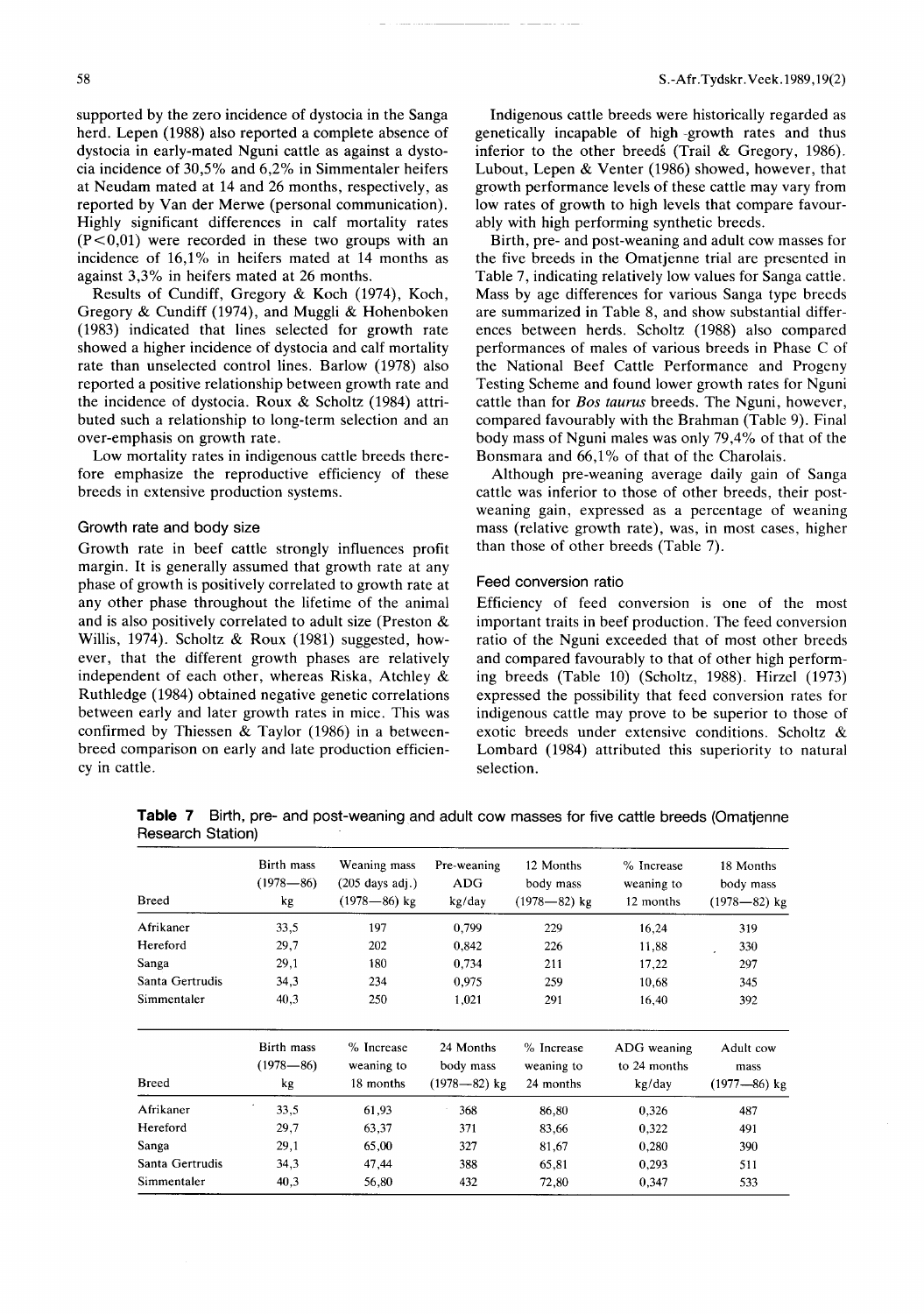Table 8 Mass by age for different Sanga cattle herds in South and South West Africa

| Herd                   | <b>Breed</b> | $100$ -dav<br>mass<br>(kg) | $205$ -day<br>mass<br>(kg) | mass<br>(kg)             | 12-months 18-months<br>mass<br>(kg) | Reference                         |
|------------------------|--------------|----------------------------|----------------------------|--------------------------|-------------------------------------|-----------------------------------|
| <b>Bartlow Combine</b> | Nguni        | 103                        | 162                        | $\overline{\phantom{a}}$ | 249                                 | Hamburger & Ramsay (1984)         |
| Loskop – Dept. Agric.  | Nguni        | 107                        | 174                        | -                        | 283                                 | Hamburger & Ramsay (1984)         |
| Loskop – Dept. Agric.  | Nguni        | 106                        | 185                        | -                        | $\qquad \qquad -$                   | Scholtz (1985)                    |
| Stellenbosch-Lebowa    | Pedi         | 91                         | 141                        | $\qquad \qquad$          | 223                                 | Hamburger & Ramsay (1984)         |
| Stellenbosch – Lebowa  | Pedi         | 106                        | 169                        | 172                      | 225                                 | Lubout (1988)                     |
| Caprivi-SWA            | Sanga        | 94                         | 148                        | $\overline{\phantom{m}}$ | 223                                 | Hamburger & Ramsay (1984)         |
| Omatienne-SWA          | Sanga        | 124                        | 180                        | 211                      | 297                                 | <b>Omatjenne Progress Reports</b> |
| Omatjenne-SWA          | Afrikaner    | 137                        | 197                        | 229                      | 319                                 | <b>Omatienne Progress Reports</b> |

# **Table 9** Growth rates of males of different breeds of cattle in Phase C National Beef Cattle Performance and Progeny Testing Scheme (Irene; Scholtz, 1988)

| <b>Breed</b>    | Growth rate<br>(g/day) | Final mass<br>(kg) |
|-----------------|------------------------|--------------------|
| Afrikaner       | 1130                   | 407                |
| <b>Brahman</b>  | 1156                   | 424                |
| Nguni           | 1206                   | 375                |
| Bonsmara        | 1449                   | 472                |
| Santa Gertrudis | 1495                   | 496                |
| Hereford        | 1422                   | 455                |
| Charolais       | 1761                   | 567                |
| Simmentaler     | 1655                   | 554                |

**Table 10** Feed conversion ratios (FCR) of different cattle breeds

|                 | Reference       |                                             |                |  |  |  |
|-----------------|-----------------|---------------------------------------------|----------------|--|--|--|
| <b>Breeds</b>   |                 | Scholtz $\&$<br>Lepen (1988) Lombard (1984) | Scholtz (1988) |  |  |  |
| Afrikaner       |                 | 7.81                                        | 7,77           |  |  |  |
| Hereford        |                 | 7,04                                        | 6.95           |  |  |  |
| Bonsmara        | 7,46 $\pm$ 0.04 | 7.13                                        | 7,02           |  |  |  |
| Drakensberger   | $7.03 \pm 0.25$ | 7.34                                        | 7,32           |  |  |  |
| Nguni           | $6.87 \pm 0.24$ | 6,80                                        | 7,07           |  |  |  |
| Santa Gertrudis |                 | 7.07                                        | 6.96           |  |  |  |
| Simmentaler     |                 | 7,11                                        | 7,00           |  |  |  |
| Charolais       |                 | 6.51                                        | 6,69           |  |  |  |

Scholtz & Lombard (1984) also analysed blood and rumen samples of Hereford, Bonsmara and Nguni cattle for urea and ammonia concentrations (Table 11). Differences between these breeds were highly significant  $(P<0.01)$ . Reasons for these differences are possibly due to grazing habits and/or differences in the rate of urea excretion by the kidneys. There are also indications in Nguni cattle that animals with higher levels of blood urea are more capable of maintaining body condition during winter periods ( $r = 0.60$ ; P<0.01).

## **Table 11** Concentrations of blood urea and rumen ammonia in three cattle breeds (Scholtz & Lombard, 1984)

|                 | Hereford | <b>Bonsmara</b>                                                                        | Nguni |
|-----------------|----------|----------------------------------------------------------------------------------------|-------|
| Urea $(mmol/l)$ |          | $1.51 \pm 0.75^{\circ}$ $2.36 \pm 0.94^{\circ}$ $3.38 \pm 0.87^{\circ}$                |       |
| Ammonia (mg/l)  |          | $14.92 \pm 4.60^{\circ}$ 24.64 $\pm$ 10.17 <sup>b</sup> 45.19 $\pm$ 11.20 <sup>c</sup> |       |

a,b,c  $P < 0,01$ .

## Cow and herd productivity

Efficiency of weaner calf production is a major factor affecting the efficiency of production systems, which may be adversely affected by the low level of efficiency of the beef breeding female (Dickerson, 1978). Roux & Scholtz (1984) recommended the ratio of weaning mass (adjusted)/cow mass  $0.75$  as a possible selection criterium for optimizing cow efficiency. Dinkel & Brown (1978) and Marshall, Frahm & Horn (1984) questioned the usefulness of calf weight to cow weight ratios as an estimation of efficiency. These ratios are biased in favour of smaller cows. They considered rather, that the amount of TDN required by both cow and calf to produce one kilogram of weaned calf is the most reliable indicator of efficiency.

Calf mass to cow mass ratios were, nevertheless, used to compare cow efficiency in the Omatjenne trial. Cow efficiency and herd efficiency indices for these five breeds are presented in Table 12. Cow efficiency index was relatively high for Simmentaler and Santa Gertrudis cows and low for Hereford and Afrikaner cows. The best herd efficiency was, however, recorded for Sanga cows, probably because of the higher weaning rate associated with this group.

Hetzel (1988) also recorded low calf weaning weights/ 100 kg cow weight/year for Afrikaner cows  $(21-28kg)$ , whereas the higher values for Tswana (32 kg), Tuli  $(33-36 \text{ kg})$ , Bonsmara  $(34 \text{ kg})$  and Angoni  $(30-36 \text{ kg})$ cows that were recorded corresponded closely to the Omatjenne data (Table 12).

Employing all available data in this trial, Barnard  $\&$ Venter (1983) obtained a higher net income per hectare from Sanga in a simulated study. This income exceeded the income from Afrikaner cows by 44%.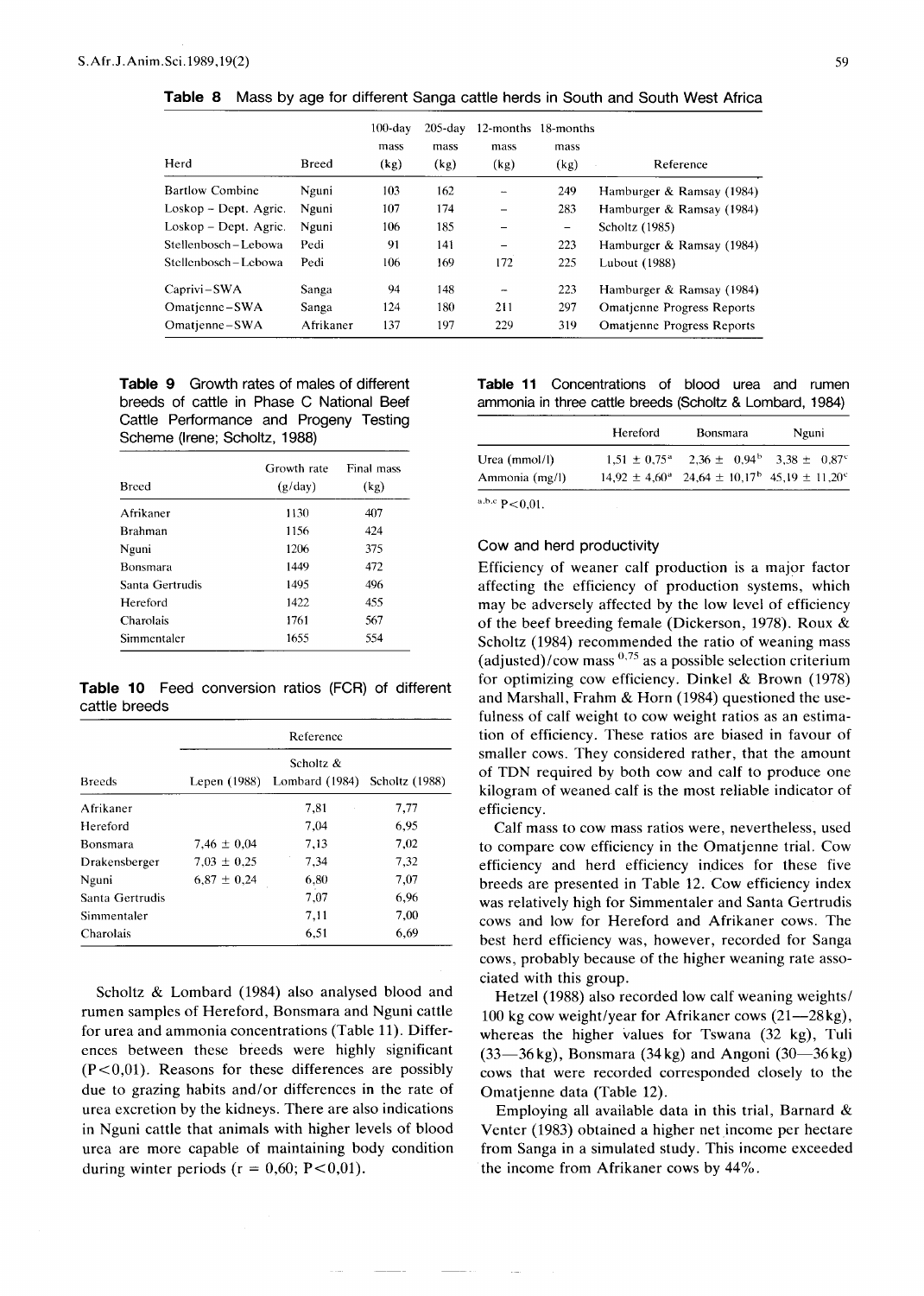| <b>Breed</b>    | Calving<br>$\%$ | Mortality<br>rate<br>$\%$ | Weaning<br>rate<br>$\%$ | Weaning<br>mass<br>kg | Adult cow<br>mass<br>kg | Weight of<br>calf weaned/<br>$100 \text{ kg}$ cow/year | Cow<br>efficiency<br>index <sup>a</sup> | Herd<br>efficiency<br>index <sup>b</sup> |
|-----------------|-----------------|---------------------------|-------------------------|-----------------------|-------------------------|--------------------------------------------------------|-----------------------------------------|------------------------------------------|
| Afrikaner       | 74,6            | 8,1                       | 66,5                    | 197                   | 487                     | 26.9                                                   | 1,90                                    | 1,26                                     |
| Hereford        | 77,9            | 15,0                      | 62,9                    | 202                   | 491                     | 25,9                                                   | 1.94                                    | 1,22                                     |
| Sanga           | 89.6            | 5,4                       | 84,2                    | 180                   | 390                     | 38.9                                                   | 2.05                                    | 1,73                                     |
| Santa Gertrudis | 79,6            | 5.9                       | 73.7                    | 234                   | 511                     | 33,7                                                   | 2,18                                    | 1,61                                     |
| Simmentaler     | 77.6            | 13,4                      | 64.2                    | 250                   | 553                     | 29,0                                                   | 2.19                                    | 1,41                                     |

Table 12 Cow and herd efficiency indices of five cattle breeds (Omatjenne Research Station)

 $^{\circ}$  205-Day adjusted calf mass / adult cow mass  $^{0.75}$ .

<sup>b</sup> Cow efficiency index  $\times$  weaning rate (%)

100

**Table 13** Difference in tick resistance between cattle breeds and crosses in three experiments (Scholtz, 1985)

|                         | Hereford | <b>Bonsmara</b> | Nguni $\times$<br>Bonsmara | Nguni $\times$<br>Hereford | Nguni  | Kavango | Nguni $\times$<br>Kavango |
|-------------------------|----------|-----------------|----------------------------|----------------------------|--------|---------|---------------------------|
| Hereford                | 67       | $***$           |                            |                            | ***    |         |                           |
| Bonsmara                | $***$    | 77              |                            |                            | ***    |         |                           |
| Nguni $\times$ Bonsmara |          |                 | 83                         |                            | $\ast$ |         |                           |
| Nguni $\times$ Hereford |          |                 |                            | 89                         |        |         |                           |
| Nguni                   | ***      | $* * *$         | *                          |                            | 100    |         | *                         |
| Kavango                 |          |                 |                            |                            |        | 101     |                           |
| Nguni $\times$ Kavango  |          |                 |                            |                            | $\ast$ |         | 101                       |
| * $P < 0.10$ .          |          |                 |                            |                            |        |         |                           |
| ** $P < 0.05$ .         |          |                 |                            |                            |        |         |                           |

\*\*\*  $P < 0.01$ .

#### Tick resistance

An investigation into the resistance of various cattle breeds to tick infestation was carried out by Scholtz (1985) in three different surveys and the results are presented in Table 13. Ngunis were used as the reference breed with an average tick resistance index of 100. Values higher than 100 represent above-average tick resistance and *vice versa.*

It is evident that Nguni cattle are more resistant to ticks than Hereford or Bonsmara, whereas the values of Nguni  $\times$  Hereford and Nguni  $\times$  Bonsmara crosses seem to be near the midparent value. Highly significant repeatability estimates of 0,73 and heritability estimates of 0,26 for tick resistance were reported in this study.

### **Conclusions**

All the available evidence indicate that cattle types indigenous to Southern Africa compare favourably with the breeds exotic to this region in terms of fertility, adaptability and productivity. The economic importance of relatively small-framed and well-adapted females compared to larger exotics with a faster growth rate is well illustrated. Clearly, indigenous cattle with their long history of natural selection may play an important role in livestock development programmes in this subcontinent. Further evaluations of indigenous breeds under different environmental conditions as well as in crossbreeding systems are recommended.

## **Acknowledgement**

The author expresses his gratitude to the Department of Agriculture and Sea Fisheries, South West Africa, and in particular to Mr J.P. Venter for making available the Annual Progress Reports of the Omatjenne Research Station.

#### **References**

- BARLOW, R., 1978. Biological ramifications of selection for pre-weaning growth in cattle. A review. *Anim. Breed. Abst.* 46, 469.
- BARNARD, J.P. & VENTER, J.P., 1983. Indigenous and exotic beef cattle in South West Africa - A progress report. 15th Regular meeting (SARCUSS Standing Committee for Animal Production), Maun, Botswana.
- BROWN, D.L., 1959. The Nguni breed of cattle. 1. A descriptive review. *Emp. J. exp. Agric.* 57, 276.
- COETZER, W.A. & VAN MARLE, J., 1972. Die voorkoms van puberteit en daaropvolgende estrusperiode by vleisrasverse. S. *Afr. Tydskr. Veek.* 2, 17.
- CUNDIFF, L.V., GREGORY, K.E. & KOCH, R.M., 1974. Effects of heterosis on reproduction in Hereford, Angus and Shorthorn cattle. *J. Anim. Sci.* 38, 711.
- DICKERSON, G.E., 1978. Animal size and efficiency: Basic concepts. *Anim. Prod.* 27, 367.
- DINKEL, CA. & BROWN, M.A., 1978. An evaluation of the ratio of calf weight to cow weight as a indicator of cow efficiency. *J. Anim. Sci.* 46, 614.